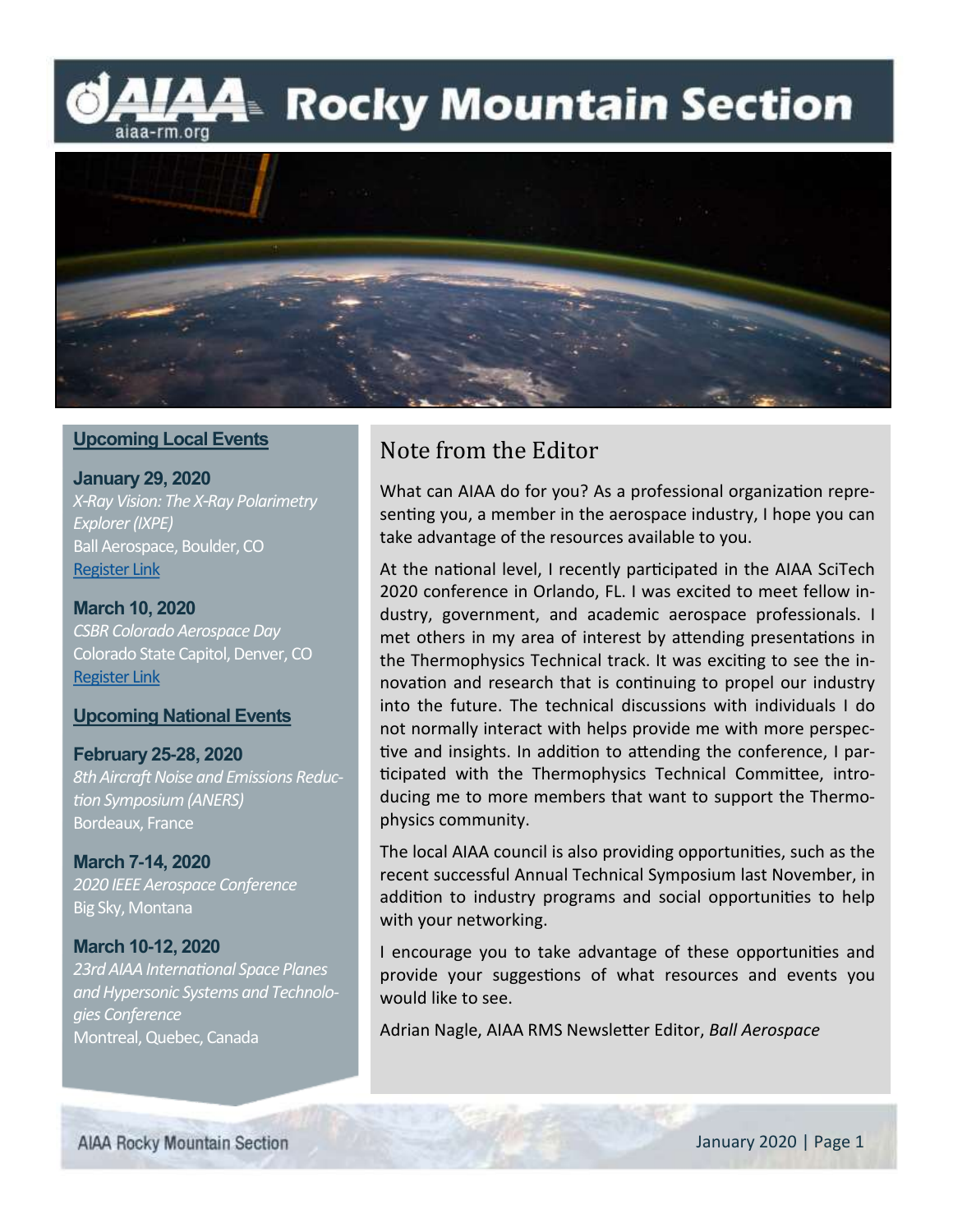## l⁄44 Rocky Mountain Section

### **In this Newsletter**

| <b>Topic</b>                                                 | Page |
|--------------------------------------------------------------|------|
| Cool Science in Colorado Springs                             | 3    |
| AIAA RM and NDIA Tour: FE Warren Air<br>Force Base           | 4    |
| <b>Student Essay Contest</b>                                 | 5    |
| <b>AIAA Rocky Mountain Section Speakers</b><br>Program: IXPE | 6    |
| AIAA Panel at Ball Aerospace Speaker<br><b>Series</b>        | 6    |
| New AIAA Fellows in the Rocky Mountain<br>Section            | 7    |
| ASCEND Conference - Call for Content                         | 10   |

### **Section Officers**

| <b>Elected</b>           |                     |
|--------------------------|---------------------|
| Section Chairman         | Dr. Merri Sanchez   |
| <b>Vice Chair</b>        | <b>Tracy Copp</b>   |
| Secretary                | Kevin Mortensen     |
| Treasurer                | Dr. Taylor Lilly    |
| Vice Chairman – North CO | John Marcantonio    |
| Vice Chairman – South CO | Dr. Todd Nathaniel  |
| Vice Chairman - MT       | Erik Eliasen        |
| Vice Chairman – WY       | <b>Mark Kettles</b> |
|                          |                     |

#### **Committees**

Fellow-At-Large Gene Dionne Member-At-Large Pamela Burke Education and STEM John Marcantonio Honors and Awards Stacey DeFore Membership Marshall Lee Newsletter Editor Adrian Nagle Public Policy Tracy Copp Programs Chris Zeller Technical Committee Liaison John Reed Webmaster John Grace Young Professionals Alexandra Dukes

**We Need You!** If you are interested in increasing your participation in AIAA Rocky Mountain Section, we need your help with positions in any of the committees. If you have an interest, please contact: Kevin Mortensen – [kevin.mortensen@baesystems.com](mailto:kevin.mortensen@baesystems.com)

**AIAA RMS Call for YP Council Members:** AIAA RMS would like you to shape section engagement including events and emphasis areas. This opportunity provides you: networking opportunities with industry leaders, the ability to make your event ideas a reality, and increased engagement with the aerospace industry outside of your day to day role. If you are interested in participating in the AIAA RMS Council, please email: Alex Dukes, AIAA RMS YP Chair, [dukes.alexandra@gmail.com.](mailto:dukes.alexandra@gmail.com)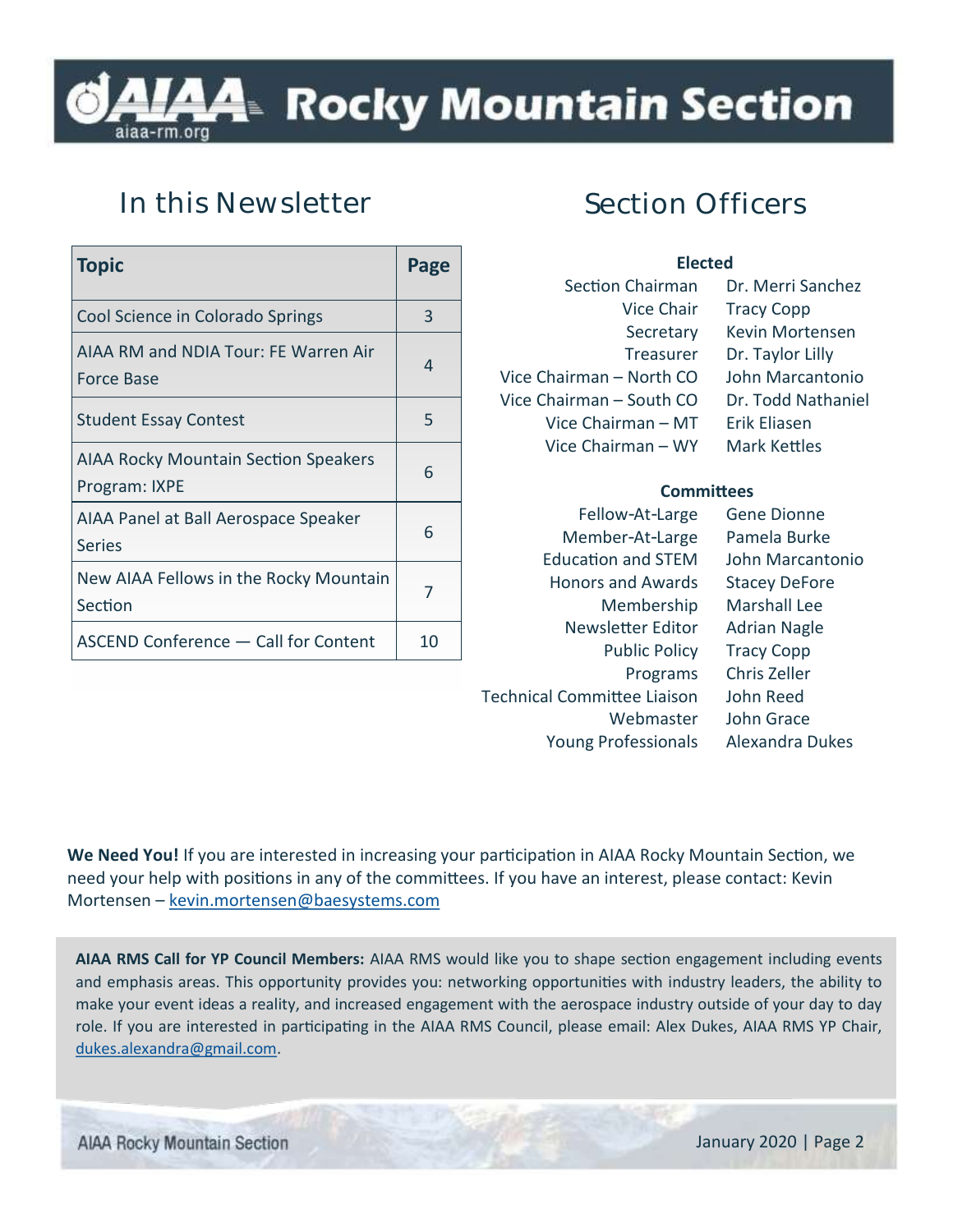## LAĄ≥ Rocky Mountain Section

### **Cool Science in Colorado Springs**

#### Sue Janssen, *United Launch Alliance (retired)*

Cool Science held the 10th annual Colorado Springs Cool Science Festival from October 12-20. The festival began with the Cool Science Carnival Day at UCCS on Saturday, October 12th. Dr. Lynnane George invited AIAA RMS to participate in the Carnival. (Lynnane is an AIAA Associate Fellow, faculty advisor for the UCCS student branch, instructor of Mechanical and Aerospace Engineering courses at UCCS, and a board member for Cool Science.) This is a very popular event in the community and this year they anticipated over 5000 people to attend! We couldn't pass up the chance to join in the fun and excitement.

Karolyn Evans prepared a "Household Chemical Rocket Propulsion" demonstration. The chemical reactions generate gas using chemicals such as baking soda, vinegar, Alka-seltzer<sup>TM</sup> and water. The gas is captured in balloons so it is easy to compare the volume and rate of the reaction. The Lockheed Martin Explorer Post provided the test tubes and stands.

It was a beautiful fall Saturday and our station was on the Upper Plaza. A display of Atlas V rocket models enticed families to stop. Sue Janssen talked about the launch vehicles while Karolyn Evans and Cord Orona prepared the test tubes. Volunteer kids were excited to wear gloves and dump the solids into the liquids. Participants of all ages made observations about the differences in the reactions (volume, rate, temperature) and decided which combination of chemicals would make the best "rocket propellant."



Marc Straub, Executive Director of Cool Science, sent us a thank you note to Karolyn: "Now that the festival is over and I've had a chance to catch my breath (a little), I want to thank you and AIAA for giving your time to join us for the Cool Science Carnival Day at UCCS. I hope you enjoyed it as much as the 5,000 to 6,000 folks who attended. I probably say it every year, but I think this was our best Carnival Day ever and I really appreciate your contribution! […] I hope to see you again next year, so please save Saturday, October 10, 2020 for the Cool Science Carnival Day at UCCS."

More information can be found at [www.coolscience.org.](http://www.coolscience.org)





AIAA members Karolyn Evans (left) and Cord Orona (right) represent the Rocky Mountain Section at the Cool Science Festival.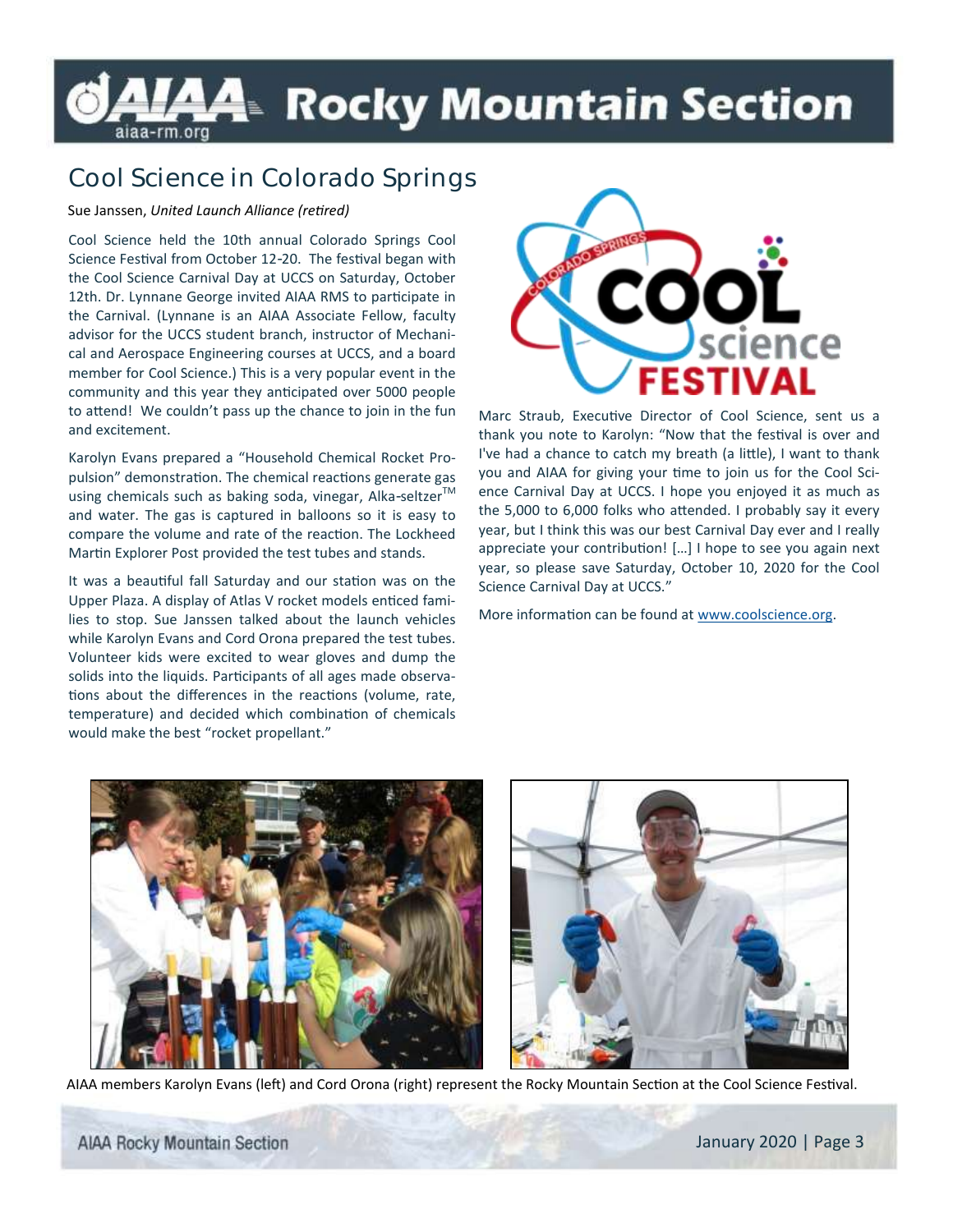# LAĄ≥ Rocky Mountain Section

### **AIAA RM and NDIA Tour: FE Warren Air Force Base**

Mark Kettles*, Dish Network*

The Rocky Mountain sections of AIAA and NDIA toured the Francis E. Warren Air Force Base in Cheyenne, Wyoming, in October 2019. This was a joint effort bringing the two groups together in collaborative support of F.E. Warren AFB and the State of Wyoming as it continues to play its critical role in the defense of our nation.

Over 60 attendees from these two organizations attended this exceptional event touring the Warren ICBM & Heritage Museum as well as a Launch Control Center for simulation and training utilized by the base missileers.

The first stop on the tour was at the Heritage Museum where Glenn Robertson, Chief of Command Information, and Paula Taylor, Museum Director, led an intriguing tour bringing to light the rich history of the base. We learned that F.E. Warren AFB is the longest continuously operated Air Force Base in the nation, founded in 1867, and remaining continuously active ever since.

Its unbroken history beginning as a frontier fort, followed by a bomber training squadron and more recently supporting Atlas and Titan ICBM missiles is unparalleled. There were several items available for viewing from Captain John "Black Jack" Pershing, posted to the base prior to his leading American forces in Europe during World War I to repli-



cas of an operational Minuteman launch facility as it exists today.

Additionally, the group received an eye opening presentation from Lt. Emily Seaton, Chief of Community Relations, on the LGM-30 Minuteman III ICBM. This particular missile is an important element utilized as a part of the nation's strategic deterrent forces, which falls under the control of the Air Force Strike Command.

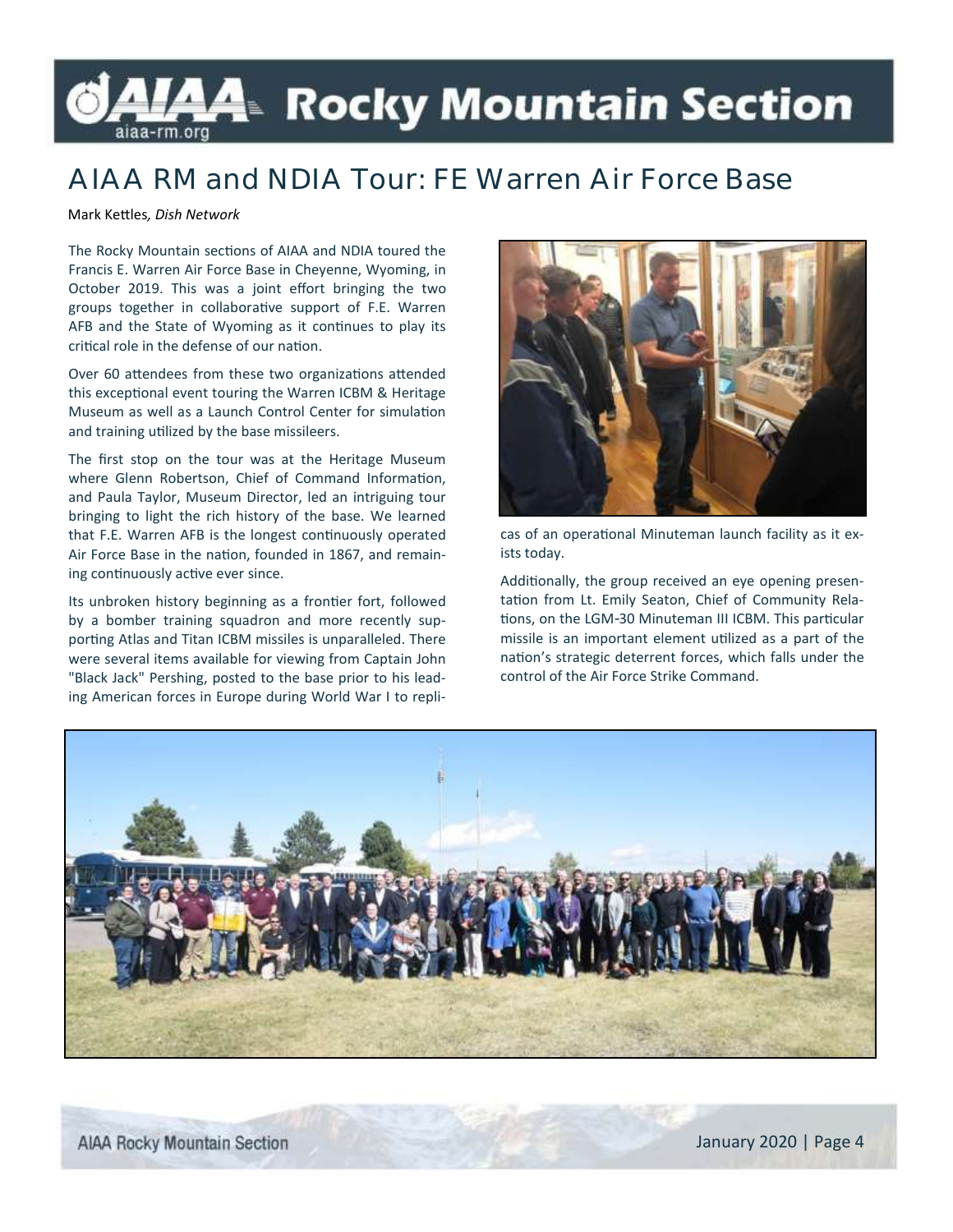### L⁄44 Rocky Mountain Section aiaa-rm.orq

The current ICBM force consists of approximately 450 Minuteman III missiles located throughout the country. These missiles have a range of 6,000 miles or more traveling at speeds of up to Mach 23 and beyond. This product was the direct result of almost 60 years of continuous enhancement efforts perfecting its capabilities and achieving a near 100 percent alert rate.

As we moved from the museum to the Launch Control Center, we further learned what it means to be a missileer and how they train. Our tour guide explained the 24/7 duties of his elite teams as they continue to monitor the skies and defend our nation. Small groups were then guided through short simulations by a Missile Combat Crew allowing our respective groups to participate in a mock launch of theoretical missiles turning keys and pushing buttons.

The overall experience was extraordinary and a wonderful opportunity to bring AIAA and NDIA together in this jointly orchestrated educational effort. Bill Clark, President of Allied Mountain, LLC and member of NDIA Board of Directors put it best, "Bottom line it was well worth the time and cost to

attend and believe tours like these link together those of us that are scattered from Cheyenne to Pueblo."



### **The Future of Space — Student Essay Contest**

*For 7th and 8th grade students in Montana, Wyoming and Colorado:* The Rocky Mountain Section of the American Institute of Aeronautics and Astronautics (www.aiaarm.org) invites you to submit an original essay about future space technology and exploration. Answer the questions: "How advanced can you envision space technology and exploration through the next 50 years? What do we need to do now to achieve that?" Imagine what space missions will be in 50 years.

#### Requirements:

- Student must be in the 7th or 8th grade.
- Double-spaced, typewritten (Times New Roman, size 12 font), essay, in 1,000 words or less.
- Include student name, teacher name, grade, school name in top right-hand corner of the essay.
- Include teacher/parent/student contact information (name, phone number, email and mailing address) with the essay for acknowledgement and award notification.

Judging criteria:

- Originality of ideas presented
- Soundness of logic used to develop ideas
- Realism of ideas presented
- Quality of composition and clarity of expression
- Grammar and spelling
- Use of references or quotes to avoid plagiarism

Prizes at each grade level:

- First place \$100.
- Second place \$50. First place essays will be sent to the national competition.

#### Deadline:

- Essay MUST be submitted by March 15, 2020.
- E-mail essays and contact information to [essay2020@aiaa-rm.org](mailto:essay2020@aiaa-rm.org)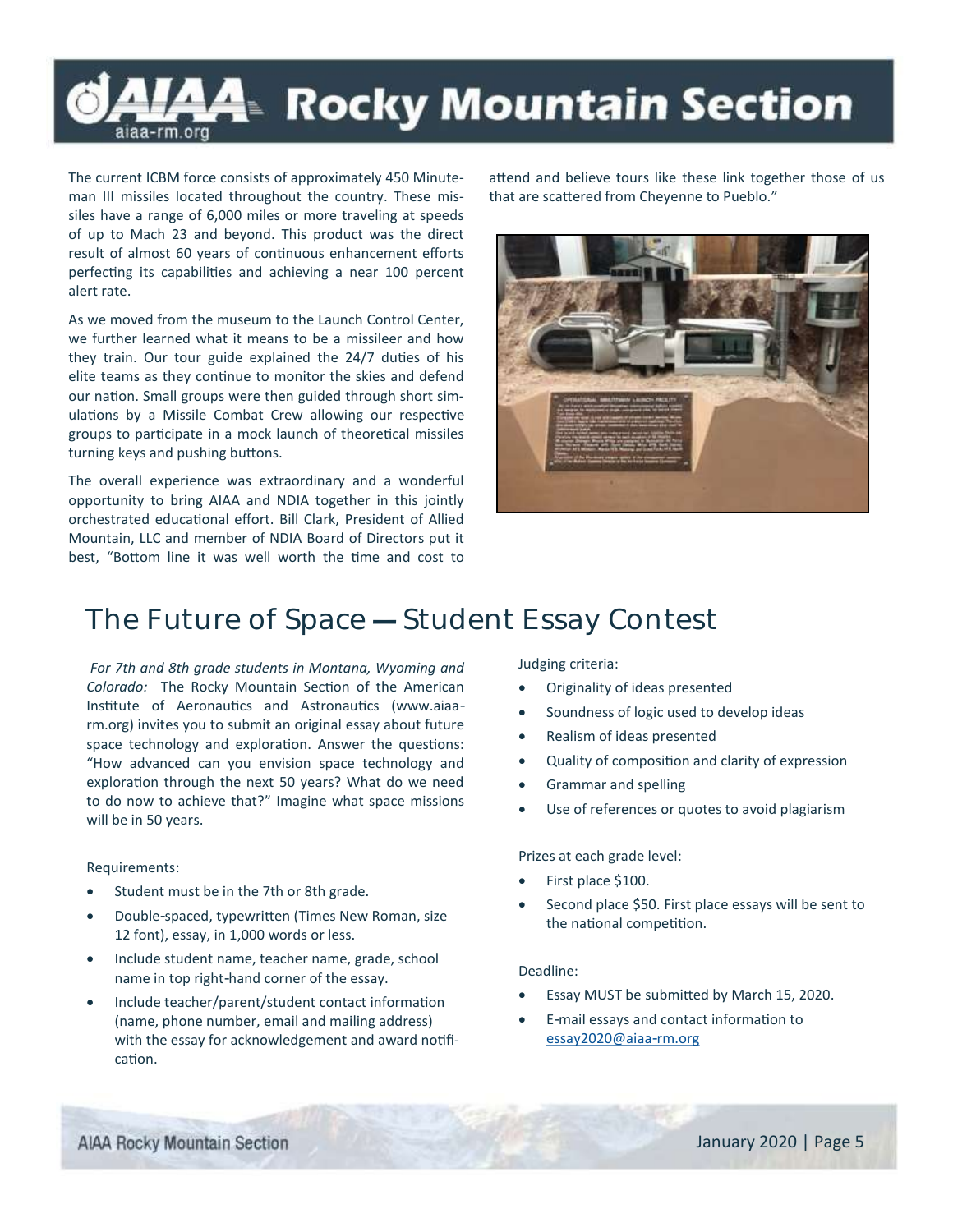### LAA Rocky Mountain Section aiaa-rm.org

### **X-Ray Vision: The X-Ray Polarimetry Explorer (IXPE)**

#### **AIAA Rocky Mountain Section Speakers Program**

On January 29, 2020, AIAA members gathered at Ball Aerospace in Boulder, Colorado, to hear Dr. William Deininger, Spacecraft Chief Engineer for the X-Ray Polarimetry Explorer (IXPE) mission.

IXPE is a NASA Small Explorer (SMEX), designed to expand understanding of high-energy astrophysical processes and sources. As an international collaboration, IXPE will conduct X-ray imaging polarimetry for multiple categories of cosmic X-ray sources such as neutron stars, stellar-mass black holes, supernova remnants, and active galactic nuclei. The IXPE Observatory consists of spacecraft and payload. The payload includes three X-ray telescopes each consisting of a polarization-sensitive, gas pixel X-ray detector, paired with its corresponding grazing incidence mirror module assembly (MMA). A deployable boom provides the correct separation (focal length) between the detector units (DU) and MMAs. These payload elements are supported by the IXPE spacecraft which is derived from the BCP-small spacecraft architecture.

Dr William Deininger is a Senior Staff Consultant in Mission



Systems Engineering at Ball Aerospace. Dr. Deininger currently is the Ball Chief Engineer on the NASA IXPE Project. Previously, he was the Project Systems Engineer (on the Green Propellant Infusion Mission (GPIM), Kepler Flight Segment Manager, and multiple spacecraft concept studies. Prior to joining Ball, Dr. Deininger worked at FiatAvio-BPD in Italy, as a Member of the Technical Staff at JPL. Dr. Deininger received a Ph.D. in Aerospace Engineering from Università degli Studi di Pisa in Italy, an M.S. in Plasma Physics from Colorado State University, and a B.S. in Physics from the State University of New York at Cortland.. He is an Associate Fellow of AIAA, and was the 2017 RM-AIAA Engineer of the year.

### **AIAA Panel at Ball Aerospace Speaker Series**

#### Mattie Peck*, Ball Aerospace*

On August 29, 2019, representatives of the national and Rocky Mountain Chapter of AIAA connected with over 60 Ball Aerospace employees at their monthly Speaker Series, an event that aims to inform and further employee development.

VP of Engineering at Ball Aerospace, Mike Gazarik, welcomed attendees and shared his personal experience as an AIAA Member and its benefits in the aerospace industry.

Marshall Lee gave a look at membership on a local and national level – showcasing opportunities to participate, as well as educational and networking events.

The speaker portion of the event ended with a panel of

distinguished AIAA members who shared the impact of AIAA membership on their various



**Ball Aerospace & Technologies Corp.** 

roles within the aerospace industry: Chris McLean, Chris Zeller, Adrian Nagle, Heidi Hallowell and Denise Henry.

After the program, Ball Aerospace held a reception for employees to learn more about AIAA opportunities from attendees who were internal and external to Ball. The event featured high engagement and palpable interest in AIAA and its many benefits to aerospace industry employees.

**AIAA Rocky Mountain Section**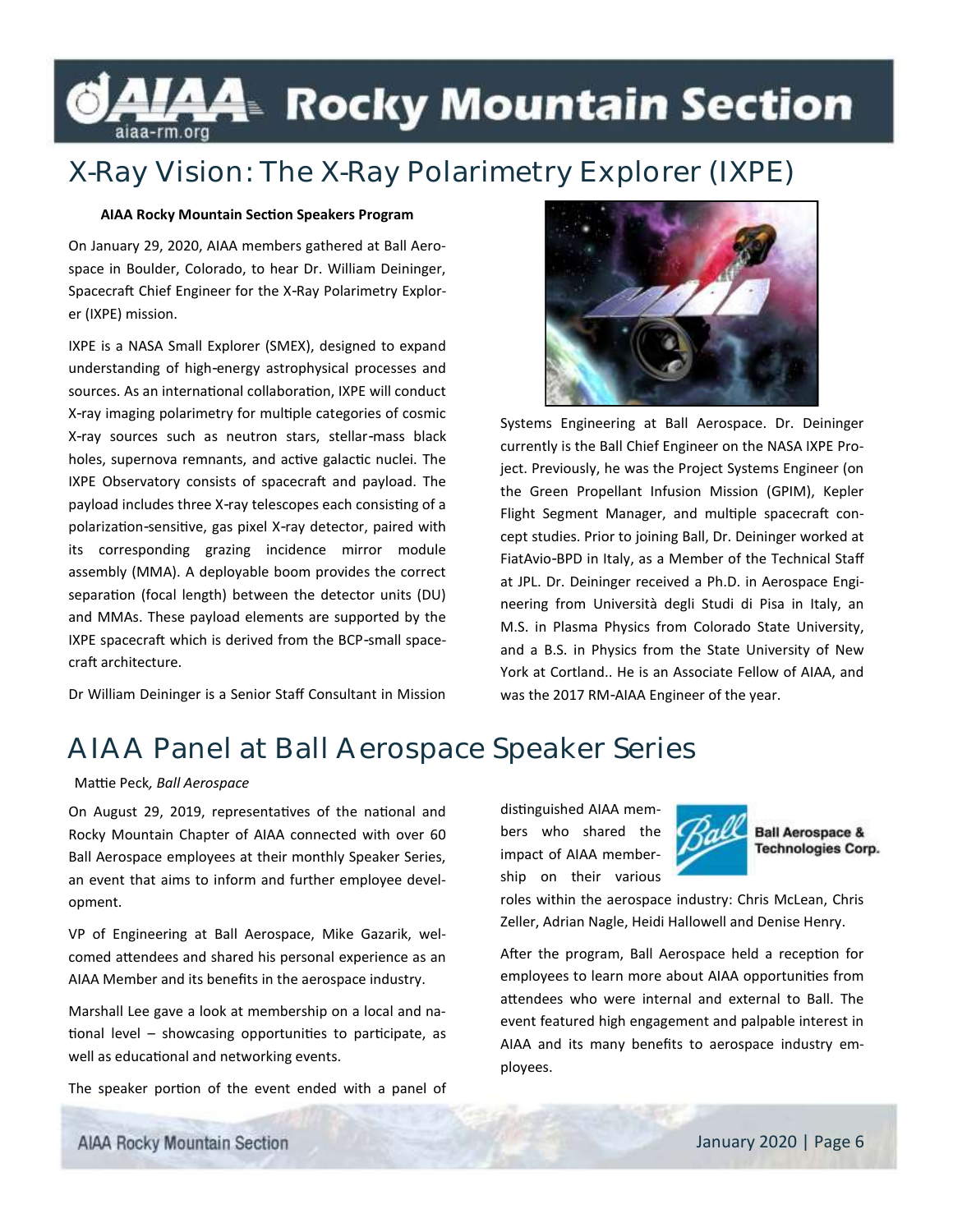### LAA⊧ Rocky Mountain Section aiaa-rm.org

### **New AIAA Fellows in the Rocky Mountain Section**

#### Gene Dionne, *AIAA Fellow and RMS Council Member*

The American Institute of Aeronautics and Astronautics (AIAA) announced its Class of 2020 Associate Fellows in October. AIAA will formally honor and induct the class at its AIAA Associate Fellows Induction Ceremony on Monday, 6 January 2020, at the Hyatt Regency Orlando in Orlando, Florida, during its 2020 AIAA SciTech Forum, 6–10 January.

"Aerospace is constantly evolving to solve problems and push the boundaries of the possible," said John Langford, AIAA president. "The newest class of Associate Fellows is building on the great work that has come before them to push us faster and farther here on Earth as well as in space. Congratulations to the Class of 2020 Associate Fellows!"

The grade of Associate Fellow recognizes individuals "who have accomplished or been in charge of important engineering or scientific work, or who have done original work of outstanding merit, or who have otherwise made outstanding contributions to the arts, sciences, or technology of aeronautics or astronautics." To be selected as an Associate Fellow an individual must be an AIAA Senior Member in good standing, with at least twelve years professional experience, and be recommended by a minimum of three current Associate Fellows.

"I am proud to welcome the these newly minted Associate Fellows to the esteemed roster of aerospace professionals," said Dan Dumbacher, AIAA executive director. "Their dedication to aerospace, from making meaningful contributions to their field to mentoring students and young professionals, inspires us all."

The Rocky Mountain Section (RMS) was graced with one of the largest group of new Associate Fellows in recent memory with eleven, the second largest number in the country's 58 sections! The eleven new Associate Fellows are:

**Tracy Copp** is a senior project engineer at Ball Aerospace in Boulder, specializing in intellectual assurance involving holistic risk assessments on space programs – incorporating elements such as intellectual property, policy, export controls, cybersecurity and supply chain security - and integrating product assurance/security into all phases of aerospace program development and execution. Her 20 year career in aerospace before intellectual assurance has largely been in materials engineering at Ball, United Space Alli-



*Class of 2019 AIAA Associate Fellows* 

ance and US Geological Survey. She attended Colorado School of Mines for her undergraduate (BS Chemistry) and graduate (MS Materials Science) studies. She has been very active in AIAA at the Section level, recently as the Public Policy Officer, elected Vice Chair in 2019 and assists in many other areas including outreach to student chapters, membership and hosting AIAA events such as the Trajectories gathering at Colorado School of Mines.

**Steve Denker** is the Vice-President for Intelligence and Analytic Development at Lockheed Martin Space in Colorado and Fairfax County, Virginia, where he leads key satellite ground programs and oversees multiple intelligence and analytic development programs in support of space ground systems within the Mission Solutions line of business. He recently retired as a Lt. Gen. in the USAF after 32 years where he led teams on the cutting-edge of spacecraft development, testing and operations. In his last assignment, he partnered with other senior leaders to lead the technical activities focused on integrating the US government intelligence community and military space and ground enterprises. In that assignment, he served as Deputy Director National Reconnaissance Office where he co-managed with the DNRO the execution of their annual \$9B+ R&D, acquisition, launch, and operational budget and portfolio including 18 major acquisition programs. He attended the University of Minnesota-Institute of Technology for his BS in Aerospace Engineering & Mechanics, the University of Southern California for his MS in Systems Management and the Industrial College of the Armed Forces for a MS in National Resource Strategy

**Dr. Joseph Footdale** is a Principal Mechanical Engineer at Ball Aerospace and is an industry-leading expert in the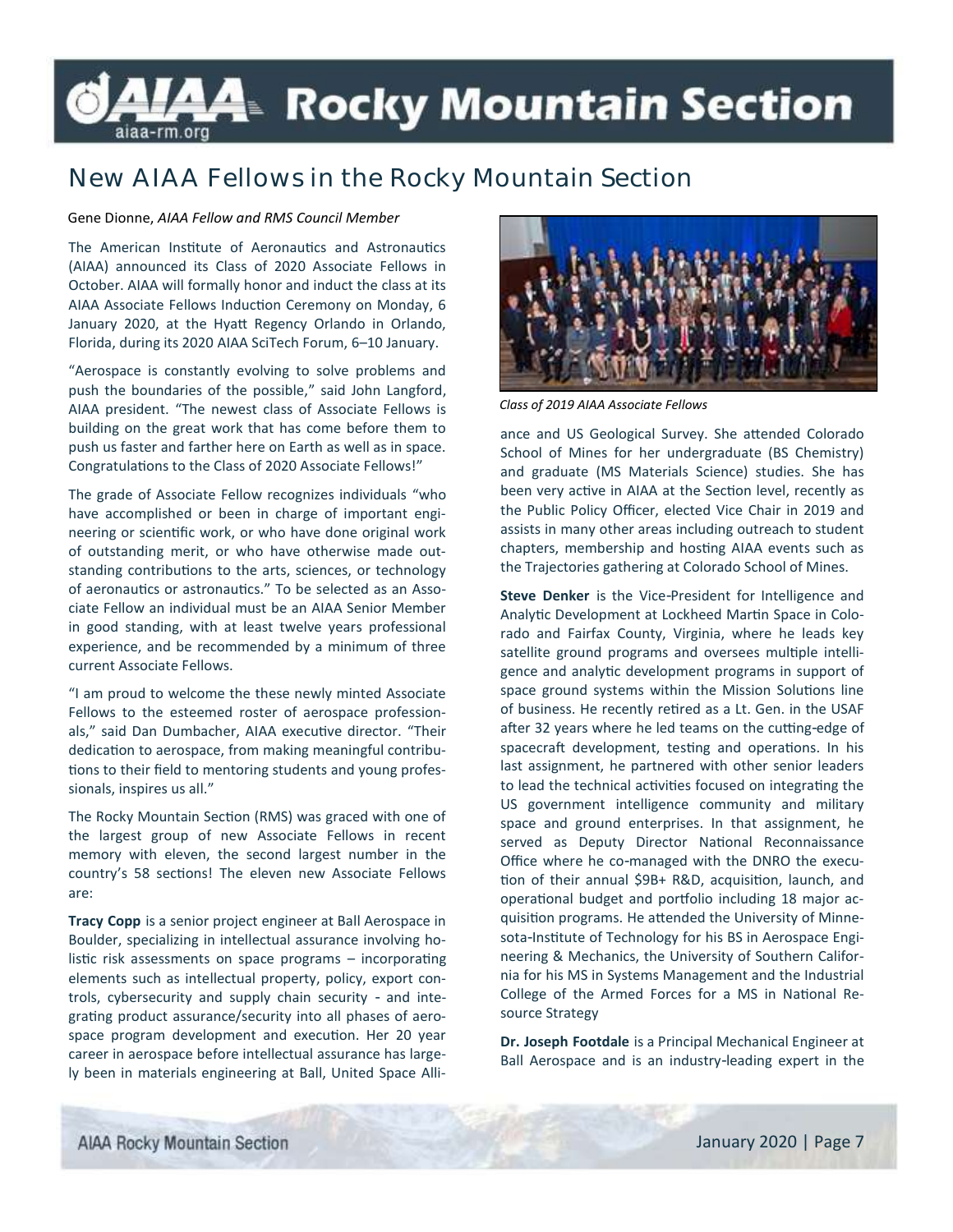### LAA⊧ Rocky Mountain Section aiaa-rm.org

field of space-based structural and material engineering, contributing to the invention, development and promotion of various state-of-the-art deployable space structure technologies. He's an engineering innovator and has led the industry in the development and adoption of high strain composite (HSC) structures. An emerging class of deployables, HSCs can undergo large deformations for launch and then return to their original forms once on orbit. Dr. Footdale is a founding member of AIAA's High Strain Composites Technical Subcommittee, which is responsible for educating and promoting the use of the technology in the industry. Before moving to Ball he was a project engineer at CSA Engineering and senior engineer at LoadPath LLC, where he served as principal investigator, project manager or lead engineer on various deployable space structures efforts. He earned his BS degree in Mechanical Engineering at Loyola Marymount University, MS in Aerospace Engineering Sciences at CU Boulder and Ph. D. in Aerospace Engineering Sciences also at CU Boulder.

**Dr. Mehdi Ghoreyshi** is an aerospace research engineer and a government contractor at the US Air Force Academy. There he supports courses in advanced computational aerodynamics and aircraft design. He also is a visiting lecturer at the University of Colorado at Colorado Springs where he teaches rocket propulsion, MATLAB, aerodynamics, gas turbine and rocket propulsion. He also is a principal technical/project investigator for U.S. Navy's Naval Air Systems Command, U.S. Army's CC DEVCOM, soldier Center, NATO Research and Technology Organization and the USG's High Performance Computing Modernization Program. He earned his BS in Aerospace Engineering at Sharif University of Technology, Tehran, Iran. His MS in Thermal Power from Cranfield University in Bedfordshire, UK and PhD in Gas Turbine Engineering also from Cranfield University.

**Dr. Stefan Heinz** is a mathematics Professor at the University of Wyoming in Laramie and has been a leading researcher in the field of turbulence modeling for reacting and non-reacting turbulent flows since 2004. He is a widely recognized technical expert in the field of mathematical modeling. Before alighting at U. of Wyoming, he taught and/or was a technical researcher at the Technical University of Munich, Germany, the Delft University of Technology in the Netherlands and the Fraunhofer-Institute for Atmospheric Environmental Research in Garmisch-Partenkirchen, Germany. He is well published in his field with 38 refereed journal papers and has authored two books and edited a third technical book. Dr. Heinz was elected as a Fellow of the Hanse-Wissenschaftkolleg, Institute for Advanced Study in Germany in 2015. He has a Ph.D. in Theoretical Physics from the Academy of Sciences in Berlin, Germany and MS and BS from Humboldt-Universitat also in Berlin, Germany.

**Dr. Timothy Jung** is an aeronautical engineer and a Senior Staff Consultant for Engineering Systems Inc. (ESi). He joined ESi following a 25-year career in the U.S. Air Force where his broad range of duties included advisor to the Ministry of Defense in Kabul, Afghanistan and Director of the Aeronautic Laboratory at the Air Force Academy. In the Air Force, Dr. Jung was also an aircraft commander and instructor pilot with over 2,400 flight hours in aircraft ranging from sailplanes to supersonic fighters and bombers including the T-1A, the Beech 400 business jet. In his final assignment he taught undergraduates flight test techniques in the T-41D (Cessna 172). He has extensive experience in wind tunnel testing, aircraft design and performance. He has a Ph.D. in aerospace engineering and is a licensed professional engineer in Colorado. His MS in Aeronautical Engineering was earned at the Air Force Institute of Technology and MS in Technology Management is from the South Dakota School of Mines and Technology. He graduated from the USAFA with a BS in Aeronautical Engineering.

**Dr. David Kaufman** is the Vice President and General Manager of the National Defense (ND) Strategic Business Unit at Ball Aerospace, where he is responsible for the design, development, and deployment of space systems and advanced technologies, supporting the defense and intelligence communities. Before this role at Ball, Dr. Kaufman was Director, National Security Space and Sr. Program Manager of a classified, national security space program. Before joining Ball, Dr. Kaufman worked at Orbital Express as a program manager and Hughes Space and Comm. as a systems engineering lead. He has published a large number of technical papers for IEEE and AIAA, has multiple patents and is often requested to be a speaker or panelist for symposiums and conferences. His Ph.D. in mechanical engineering is from the California Institute of Technology, MS in ME is also from Caltech and he has a BA in Mathematics from Willamette University and BS in ME from Stanford University.

**Joe Landon** recently joined Lockheed Martin Space as VP of Advanced Programs Development for the company's Commercial and Civil Space line of business. In this role Mr. Landon is responsible for leading business growth and strategy and leads the technical team that performs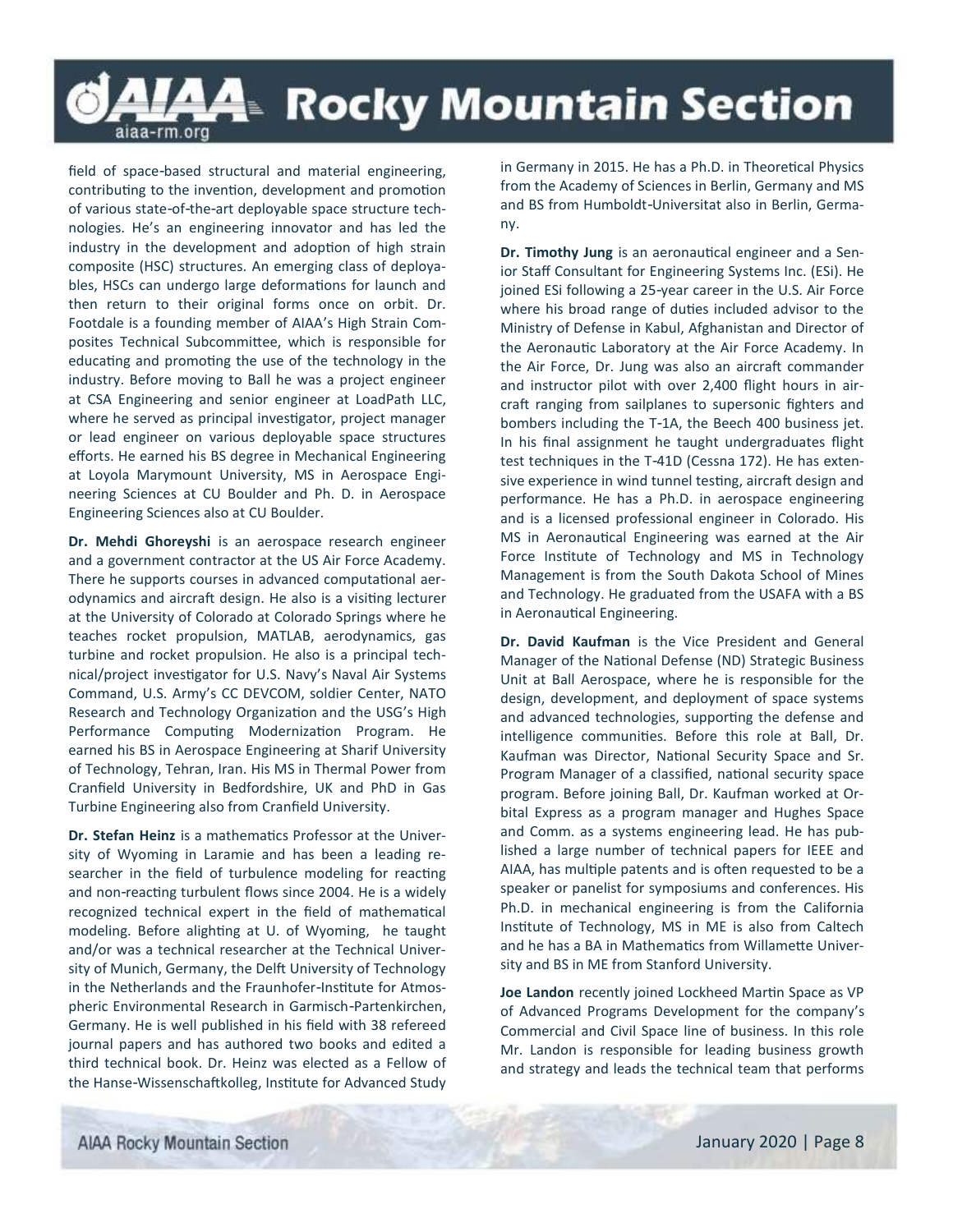### LAA- Rocky Mountain Section aiaa-rm.org

internal research and development projects to advance space exploration technology for the future. Before Lockheed Martin, Joe was the Chief Financial Officer for Planetary Resources, Inc. for eight years, where he managed the financial team setting and executing financial strategy and equity fundraising for space exploration programs. During that time he also co-founded and was the Chairman of the Board of Space Angels venture capital fund and was the CEO of Planetary Power, Inc. that developed electrical power generation technology for off-grid commercial applications. Preceding those roles, he worked at McMaster-Carr Supply Co. and Boeing Satellite Systems as a system engineer. He also has served as a member of the World Economic Forum's Global Future Council on the Future of Space Technologies. He has an MBA from Harvard Business School, a MS in Aerospace Engineering from University of Southern California and BS in Engineering-Physics form Embry-Riddle Aeronautical University.

**Lt. Col. Barrett McCann** is Department Head, Director of Academic Assessment, and Senior Military Faculty in the Department of Aeronautics at the U.S. Air Force Academy and is a career Air Force acquisition officer. His career has included developmental engineering assignments at the Air Force Research Laboratory, Eglin Air Force Base, Fla.; and in the Airborne Laser System Program Office, Aeronautical Systems Center, Kirtland Air Force Base, N.M. He was a member of the Air Force Academy aeronautics faculty from 2003 to 2006. He served as F-22 Lead Program Element Monitor, Office of the Assistant Secretary of the Air Force for Acquisition, Headquarters U.S. Air Force in Washington. He served one year as an Air Advisor in Kabul, Afghanistan, advising the Afghan Air Force Headquarters Plans Officer on air campaign planning where he earned the Bronze Star. He has a BS degree in Aeronautical Engineering from the USA-FA, a MS in Aerospace Engineering from Texas A&M, a Masters of Military Operational Art and Science degree from ACSC, and a Ph.D. in Aeronautics and Astronautics from the University of Washington.

**Carolyn Overmyer** is the Deputy Manager and Certified Principal Engineer for the Orion Service Module at Lockheed Martin Space. In this capacity she oversees all development, design, test, assembly and evaluation for Orion Spacecraft mechanisms and pyrotechnics including crew mechanisms, Service Module structures, and the development of a docking capability that will be used for Orion and future Lunar Gateway modules. Additionally, Carolyn is also the principle lead for the integration of the Orion European Service Module, which involves the unique contract arrangement between Airbus, ESA, NASA and LM. She was part of the leadership team that designed, built and successfully flew the Orion Exploration Flight Test Vehicle in December 2014. She has also been the Engineering Program Manager for the Integrated Mission Management Program and System Engineering, Integration and Test (SEIT) Manager for the classified Diamond Program where she was responsible for managing the technical design, development, test and installation of a large government ground data processing system and database. She also held leadership roles at NASA which included complex challenges and international partnerships like Russian Module Integration and Extravehicular Activity (EVA) assembly on the International Space Station, and various Airbus and Energia SPACEHAB projects. Carolyn was recognized in 2019 by the Rocky Mountain Section as Engineer of the Year. She earned an MBA from the University of Houston and a BS in Aerospace Engineering from University of Texas at Austin.

**Dr. Blair Thompson** is a Senior Instructor of aerospace operations at the USAF Space Command's Advanced Space Operations School at Peterson AFB. He instructs advanced space technology and operations courses including: orbital relative motion, rendezvous and proximity operations (RPO), global space situational awareness, radar and electro-optical sensors, orbital engagement maneuvers (OEM) and astrodynamics. Before that Dr. Thompson was a senior research engineer at Odyssey Space Research doing GNC engineering analysis for docking/berthing of autonomous and manned spacecraft with the ISS. While there he also was the Vice Commandant of the AF Reserve National Space Institute as an AF Reserve officer. Previous to that he worked for Lockheed Martin Technical Operations supporting on-orbit satellites at SPADOC in Cheyenne Mountain. He was an active duty US Army officer in the early 90's. He earned a Ph.D. in Aerospace Engineering Sciences from UC Boulder, a MS in EE from the University of Idaho, a MS in Aerospace Engineering Sciences from UC Boulder, a ME in Space Operations from UC Colorado Springs and a BS in EE from West Point.

Please join the Rocky Mountain Section leadership in congratulating our new Associate Fellows.

#### [[Link to AIAA Press Release\]](https://www.aiaa.org/news/news/2019/10/01/aiaa-announces-class-of-2020-associate-fellows)